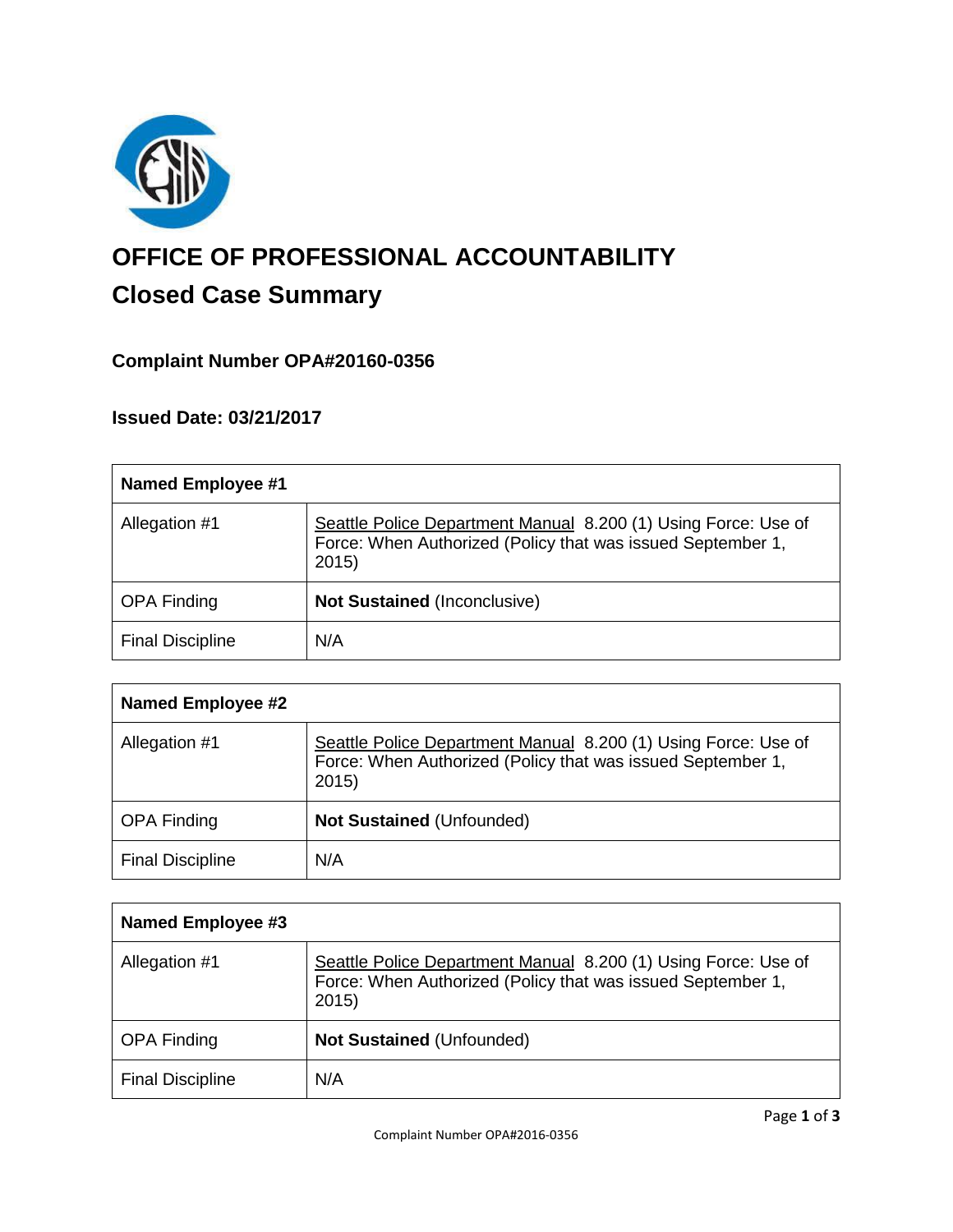# **INCIDENT SYNOPSIS**

The Named Employees took the complainant into custody.

#### **COMPLAINT**

The complainant alleged that the Named Employees used "unnecessary misconduct" when they arrested him, and used excessive force when they slammed him to the ground and kneed him in the head causing injury.

# **INVESTIGATION**

The OPA investigation included the following actions:

- 1. Review of the complaint
- 2. Review of In-Car Videos (ICVs)
- 3. Search for and review of all relevant records and other evidence
- 4. Interviews of SPD employees

# **ANALYSIS AND CONCLUSION**

The complainant made two allegations of excessive force against Named Employee #1. The first allegation, which was made against all three Named Employees, was that Named Employees #1, #2, and #3 intentionally grabbed and dragged him to a puddle on the street when they took the complainant to the ground. The complainant said that he was going voluntarily to his knees in a submissive manner when the three officers took/dragged him to the ground and intentionally put the complainant's face in a puddle of water. The preponderance of the evidence did not support this first allegation of excessive force. The evidence supported the officers' claim that the complainant began to pull away from them as they tried to place him under arrest and that they took him to the ground where they were at the time and without any intent or specific action intended to place the complainant's face in the puddle.

The second part of the complainant's allegation of excessive force against Named Employee #1 was that Named Employee #1 intentionally placed his knee on the complainant's head while the complainant was lying face down in the puddle. The complainant alleged that, when he asked the officers why they treated him that way, the officers told him it was in retaliation for the complainant running in a previous case and making an officer fall and get injured. The evidence supported the conclusion that the complainant's face made contact with the wet ground and was likely in a shallow puddle of water. The complainant gave two different statements about this incident, one to the sergeant who investigated the use of force and the other to OPA. There were some inconsistencies between the two accounts, particularly regarding whether or not he was compliant with the officers' orders and with respect to how he was actually taken to the ground. The complainant was consistent in his statements regarding the presence of Named Employee #1's knee on his head and the fact that his face was in a puddle of water. The complainant also repeated his account of being told by the officers that they were being rough